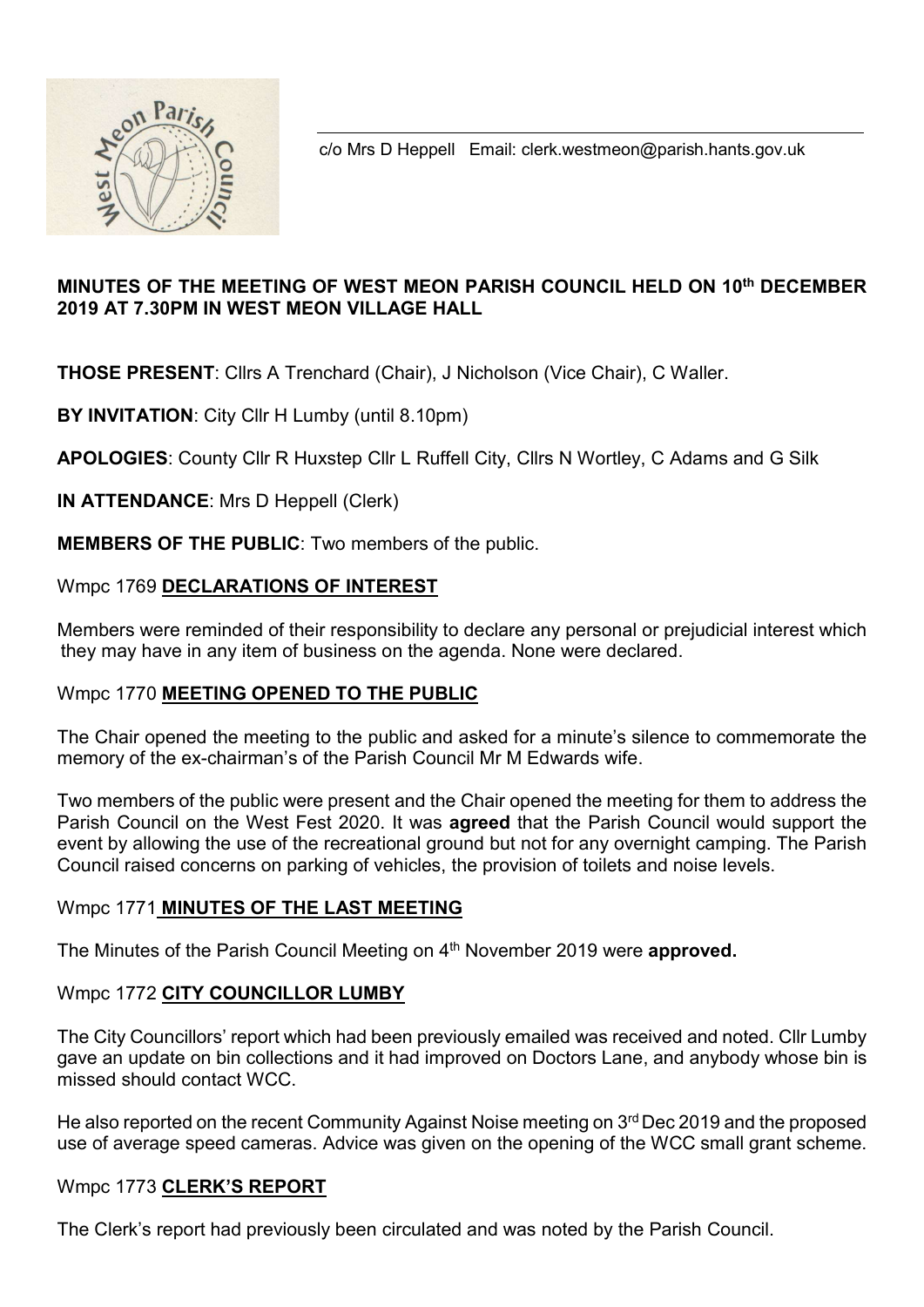The Clerk advised that the Zurich Insurance renewal was due on 19<sup>th</sup> January 2020. Quotes had been circulated to Councillors giving various options. Previously a 3 year agreement was in place.

The Clerk had made an application to SDNP for outstanding monies from 106 agreements/ CIL towards outdoor Gym.

A Complaint was received by Cllr Silk from resident regarding an enforcement issue with WCC Sutton Park Barns. Cllr Lumby agreed he would make enquiries about this.

## TO RECEIVE WORKING GROUPS

## Wmpc 1774 COMMUNITY AND TRANSPORTATION

Cllr Nicholson advised that the Christmas Fair went well and was receiving feedback on whether the location was preferred.

Cllr Waller advised that the Outdoor Gym has .been installed. Letters had been sent out to neighbours that abutting the new gym equipment and Cllr Waller has arranged for signage. Cllr Waller advised that he was meeting the Lengthsman to discuss the work schedule.

Cllr Trenchard agreed to contact Arbor care for a quote for tree works on the recreation ground.

## Wmpc 1775 FINANCE AND ADMINISTRATION

It was **agreed that the Zurich Insurance 3 years fixed payment would be accepted, with the new** Outdoor Gym added.

It was agreed that he precept amount last year of £33,237.00, be increased 3% per year, this to £34,234.00.

#### Schedule of Payments

 $\overline{D}$   $\overline{D}$  10th  $\overline{D}$  2019  $\overline{D}$  2019  $\overline{D}$ 

| Date 10" December 2019              |           |
|-------------------------------------|-----------|
| Ch 300566 Alpha Graphics            | £110.40   |
| Ch 300567 Xmas trees                | £58.80    |
| Ch 300568 Play Safe surfacing       | £2,500.80 |
| Ch 300569 D Heppell salary December |           |
| Ch 300570 Expenses Clerk            | £40.19    |
| Ch 300571 Broxap                    | £9,205.20 |
|                                     |           |

#### Wmpc 1776 ITEMS TO BE CONSIDERED AT THE NEXT MEETING

Bench, West Fest, Outdoor Gym, work to trees on the recreation ground, De-Fib Training.

#### Wmpc 1777 DATES OF NEXT MEETINGS

Tuesday 7th January, 4th February, 3rd March, 7th April, 5th May, 2nd June, 7th July all in the Village Hall.

Meeting finished at 9.00 pm

Chair ……………………….